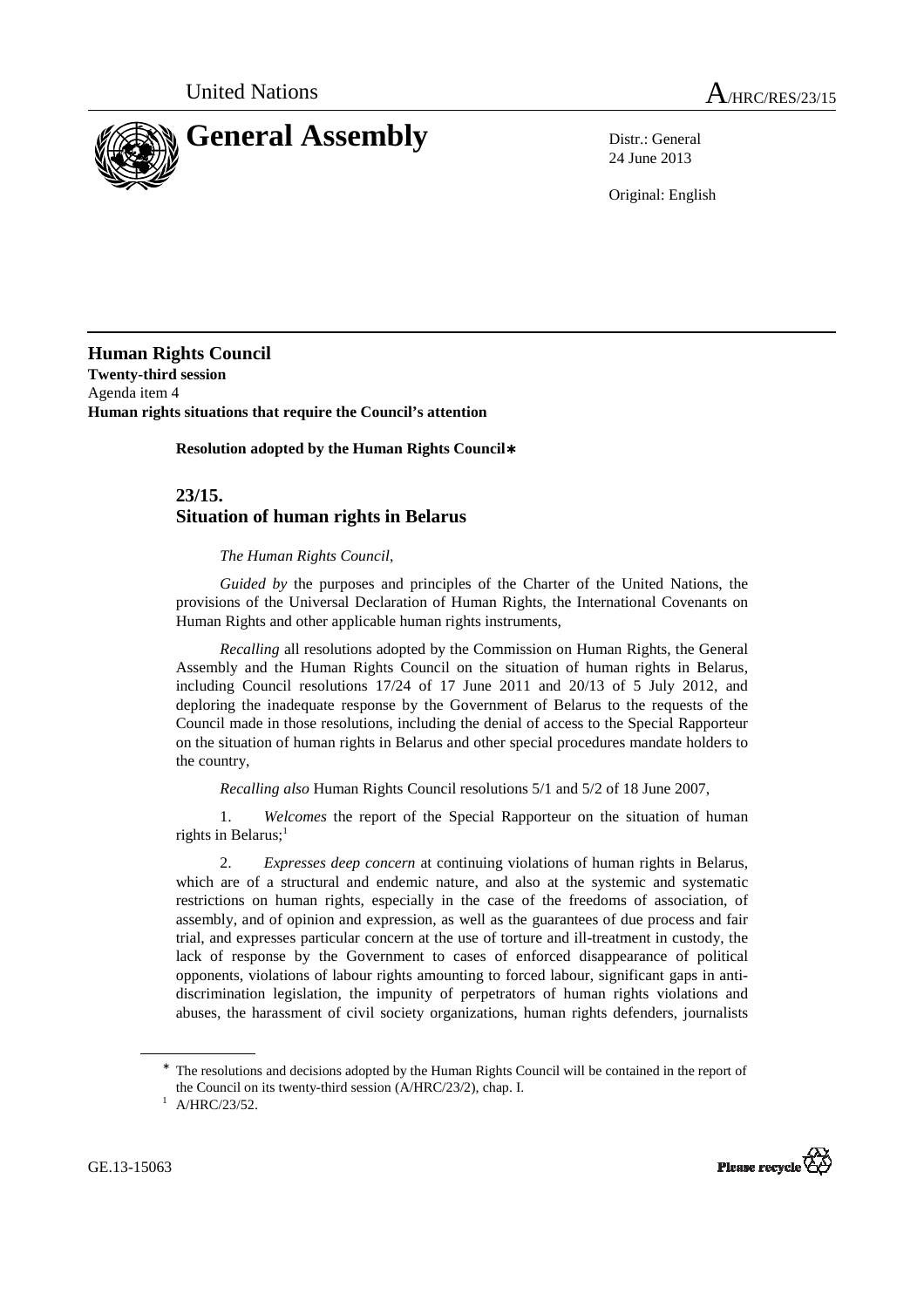and political opponents, pressure on defence lawyers, the lack of participation of opposition political parties in Parliament, and the fact that most international observers regarded the polling in Parliamentary elections on 23 September 2012 as inconsistent with basic standards for competitive, free and fair elections;

 3. *Calls upon* the Government of Belarus to carry out a comprehensive review of relevant legislation, policies, strategies and practices to ensure that the provisions are clearly defined, consistent with international human rights law and their human rights commitments, and not used to impede or unduly restrict the exercise of any human right, including the freedoms of expression, of association and of peaceful assembly, or freedom of the media;

 4. *Notes* the attention paid by the Special Rapporteur to the issue of the death penalty in Belarus, and takes note of the re-establishment of the parliamentary working group on the death penalty, and encourages it to expedite its work;

 5. *Calls upon* the Government of Belarus to carry out a comprehensive reform of the justice sector and bar associations in order to guarantee the independence and impartiality of the judiciary, the presumption of innocence, fair trial and the right to an effective review of sentences and convictions by a higher tribunal established by law and to freely chosen legal representation throughout all proceedings, as well as the availability of information on the implementation of all sentences;

 6. *Strongly urges* the Government of Belarus to immediately and unconditionally release and rehabilitate all political prisoners, and to rehabilitate those who have already been released, to address, through comprehensive, transparent and credible investigations, reports of torture and ill-treatment by law-enforcement officials, and to put an immediate end to the arbitrary detention of human rights defenders and political opponents, arbitrary travel bans and other policies aimed at intimidating representatives of the political opposition and the media, as well as human rights defenders and civil society;

 7. *Encourages* the Government of Belarus to consider expediting its initiative to establish a national human rights institution in accordance with the Paris Principles, and to enhance the progress made towards reaching the Millennium Development Goals;

 8. *Decides* to extend the mandate of the Special Rapporteur on the situation of human rights in Belarus for a period of one year, and requests the Special Rapporteur to submit a report on the situation of human rights in Belarus to the Human Rights Council at its twenty-sixth session and to the General Assembly at its sixty-ninth session;

 9. *Urges* the Government of Belarus to cooperate fully with the Special Rapporteur, including by providing him access to visit the country and the information necessary to facilitate the fulfilment of the mandate;

*Requests* the Office of the United Nations High Commissioner for Human Rights to provide the Special Rapporteur with the assistance and resources necessary to allow the fulfilment of the mandate.

> *38th meeting 13 June 2013*

[Adopted by a recorded vote of 26 to 3, with 18 abstentions. The voting was as follows:

## *In favour:*

Argentina, Austria, Benin, Botswana, Brazil, Burkina Faso, Chile, Congo, Costa Rica, Czech Republic, Estonia, Gabon, Germany, Guatemala, Ireland, Italy, Japan, Maldives, Montenegro, Peru, Poland, Republic of Korea, Romania, Spain, Switzerland, United States of America